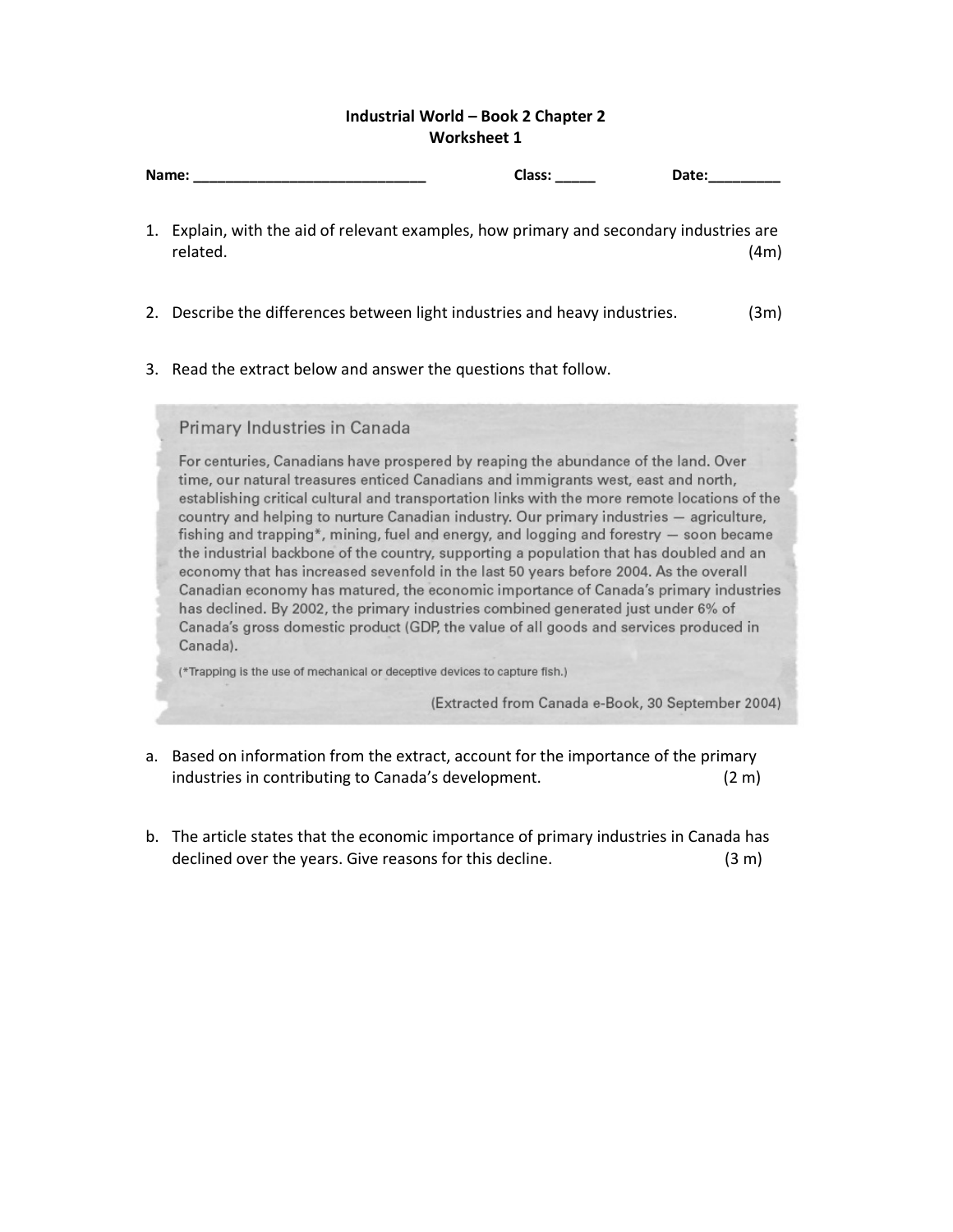## Industrial World – Book 2 Chapter 2 Worksheet 1 Answers

| Name: | Class: | Date: |
|-------|--------|-------|
|       |        |       |
|       |        |       |

4. Explain, with the aid of relevant examples, how primary and secondary industries are related. (4m)

They are related as one depends on the other for growth. Secondary industries make use of the natural resources extracted by primary industries as inputs to be manufactured or processed into useful products. For example, latex extracted from rubber trees is used to manufacture rubber tyres. If the product that a secondary industry manufactures declines in importance, or substitutes are used, there will be a corresponding decline in the primary industry. For example, there was a decrease in the number of rubber plantations when synthetic rubber was invented.

5. Describe the differences between light industries and heavy industries. (3m)

The goods from heavy industries are bulky and weigh much more whereas the goods from light industries are relatively lightweight.

Heavy industries require an extensive amount of space while light industries require a relatively smaller amount of space.

Heavy industries are more pollutive than light industries.

6. Read the extract below and answer the questions that follow.

Primary Industries in Canada

For centuries, Canadians have prospered by reaping the abundance of the land. Over time, our natural treasures enticed Canadians and immigrants west, east and north, establishing critical cultural and transportation links with the more remote locations of the country and helping to nurture Canadian industry. Our primary industries - agriculture, fishing and trapping\*, mining, fuel and energy, and logging and forestry  $-$  soon became the industrial backbone of the country, supporting a population that has doubled and an economy that has increased sevenfold in the last 50 years before 2004. As the overall Canadian economy has matured, the economic importance of Canada's primary industries has declined. By 2002, the primary industries combined generated just under 6% of Canada's gross domestic product (GDP, the value of all goods and services produced in Canada).

(\*Trapping is the use of mechanical or deceptive devices to capture fish.)

(Extracted from Canada e-Book, 30 September 2004)

c. Based on information from the extract, account for the importance of the primary industries in contributing to Canada's development. (2 m)